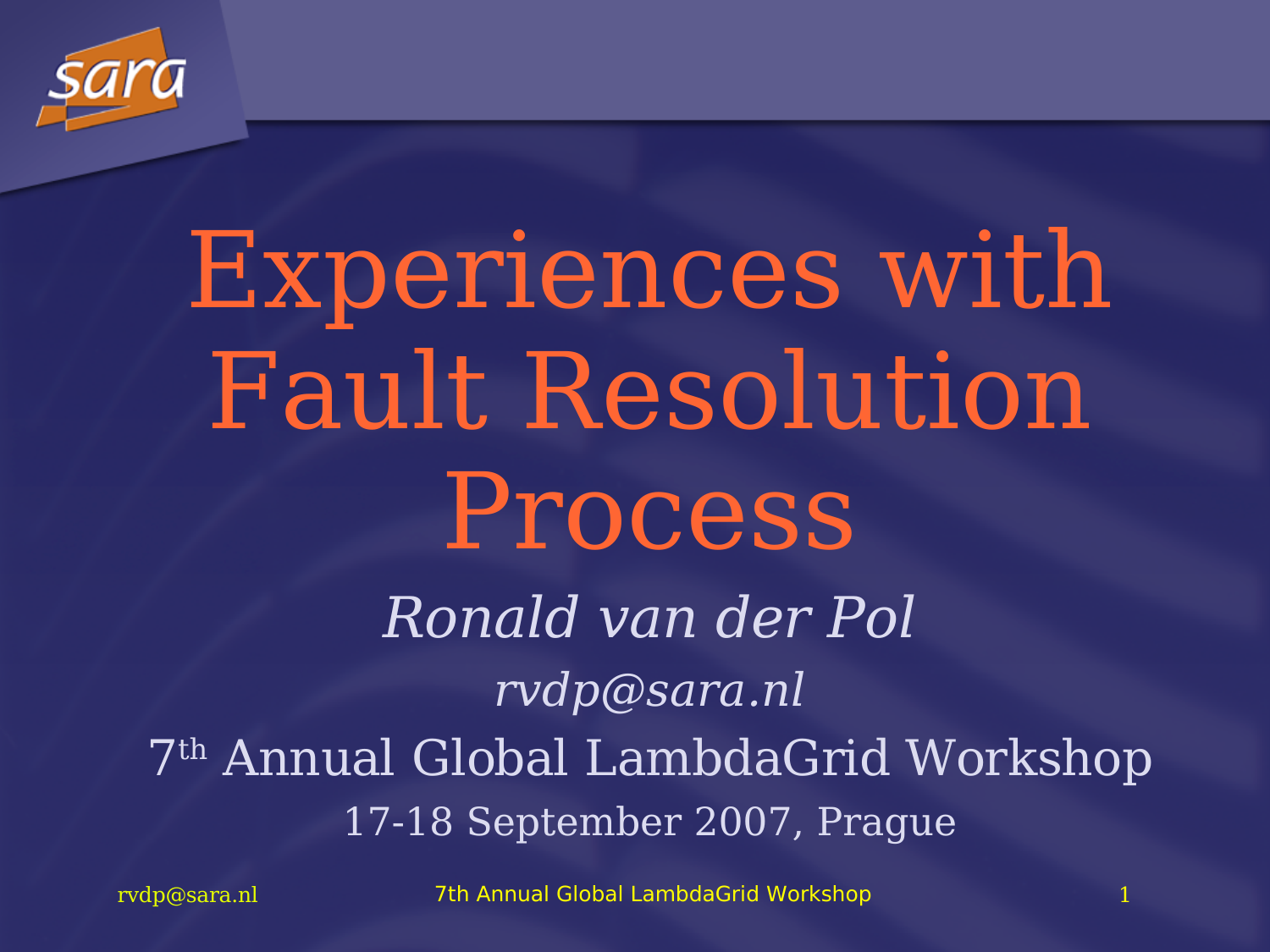The ordering and fault resolution process for multi-domain Lightpaths across hybrid networks Rene Hatem (CANARIE) Almar Giesberts (SURFnet) Erik-Jan Bos (SURFnet) GLIF Technical Workgroup Document July 2006, time to evaluate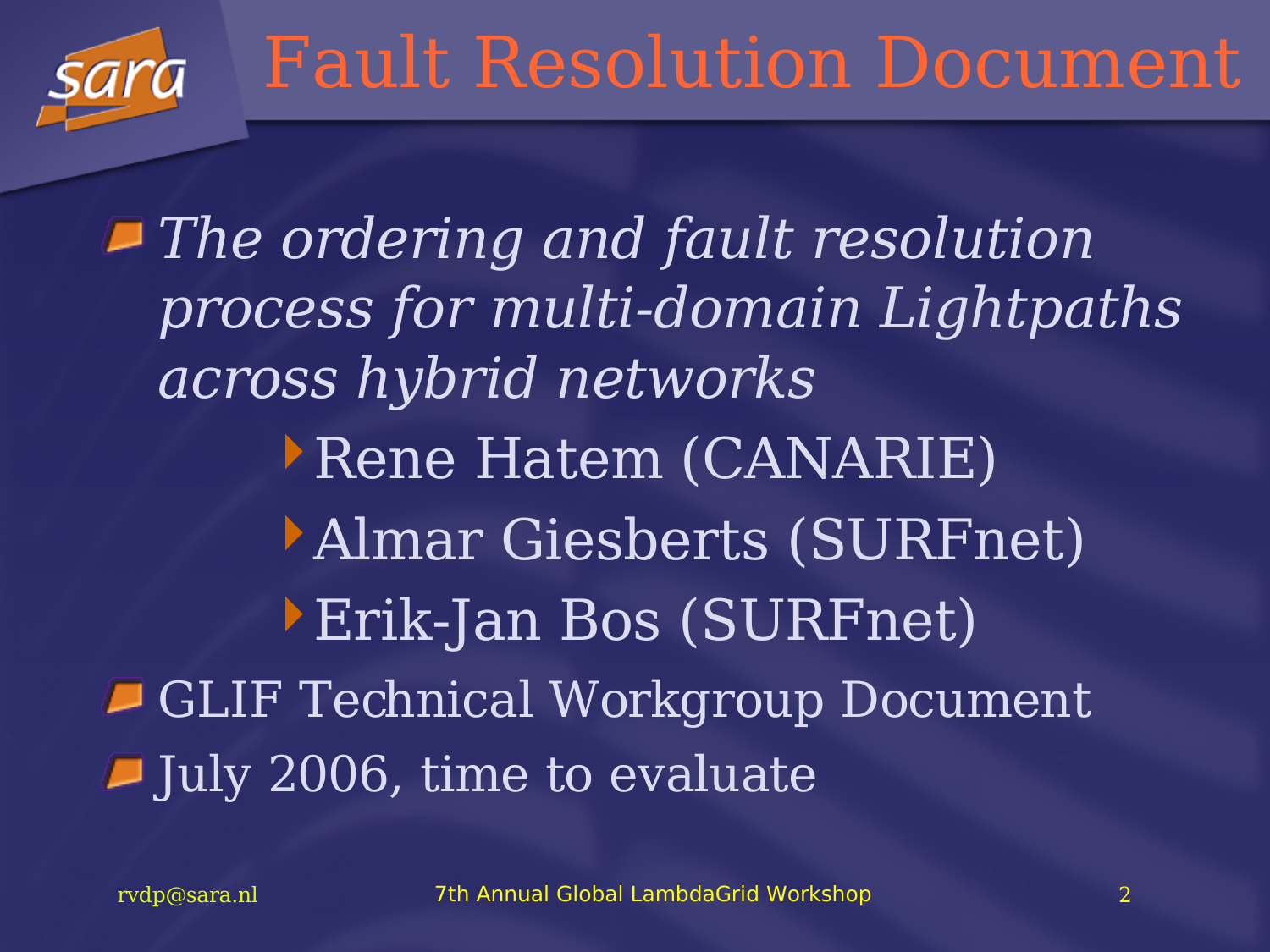

Parties Involved

 $\blacksquare$  The following parties are involved in the ordering and fault resolution process: End-sites (the scientists) NRENs and their NOCs GOLE operators Carriers (OC192 providers)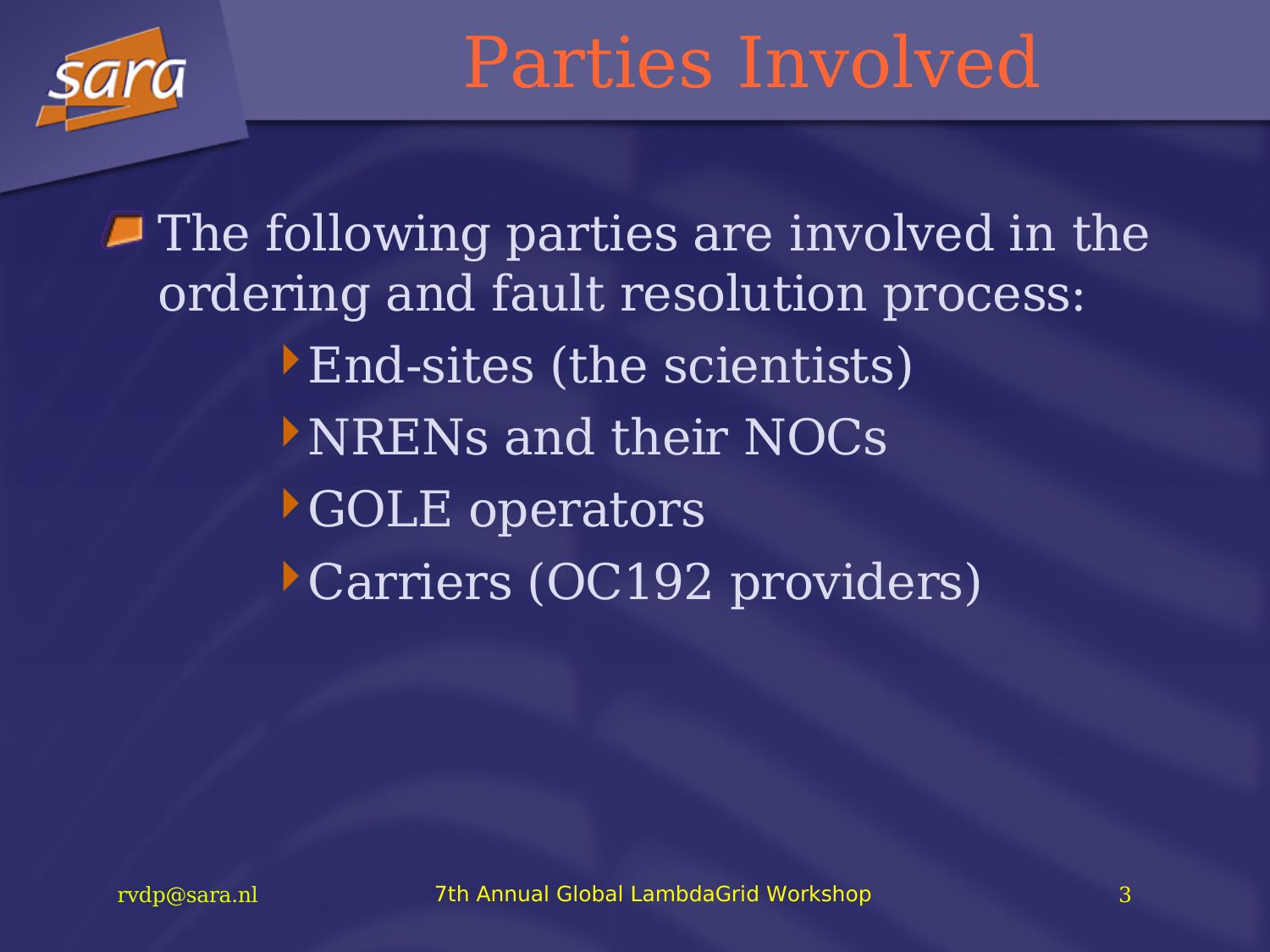

The Fault Resolution Document describes 2 ordering processes: parallel Master Contractor serial Peering Relationship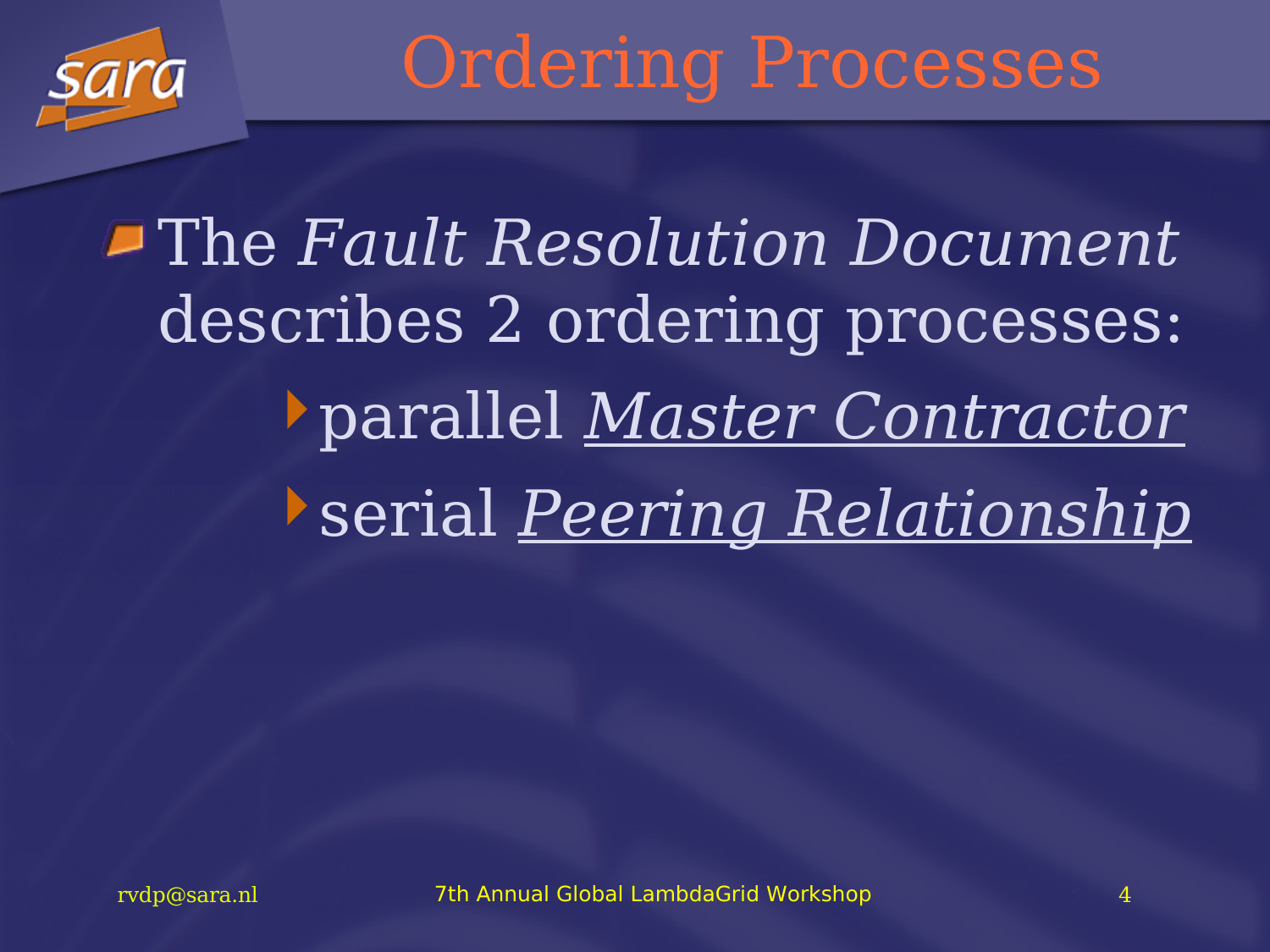

Current Practice

Current ordering process usually does not follow Master or Peering process Often no clear sourcing organisation Long email thread with many people involved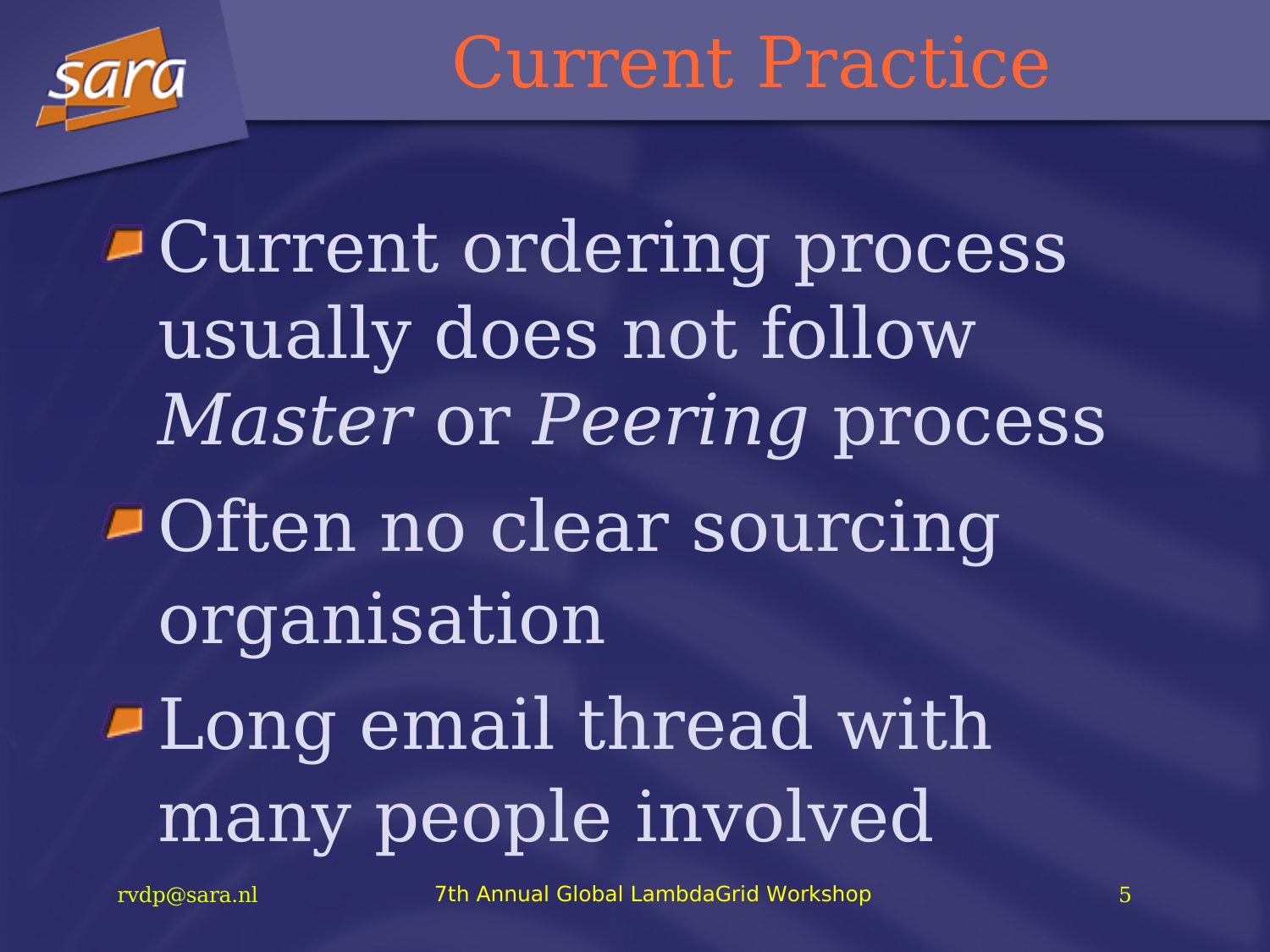

Fault Resolution

Similar to ordering process i.e. email to all parties involved in the ordering process No per lightpath email list as suggested in the Fault Resolution Document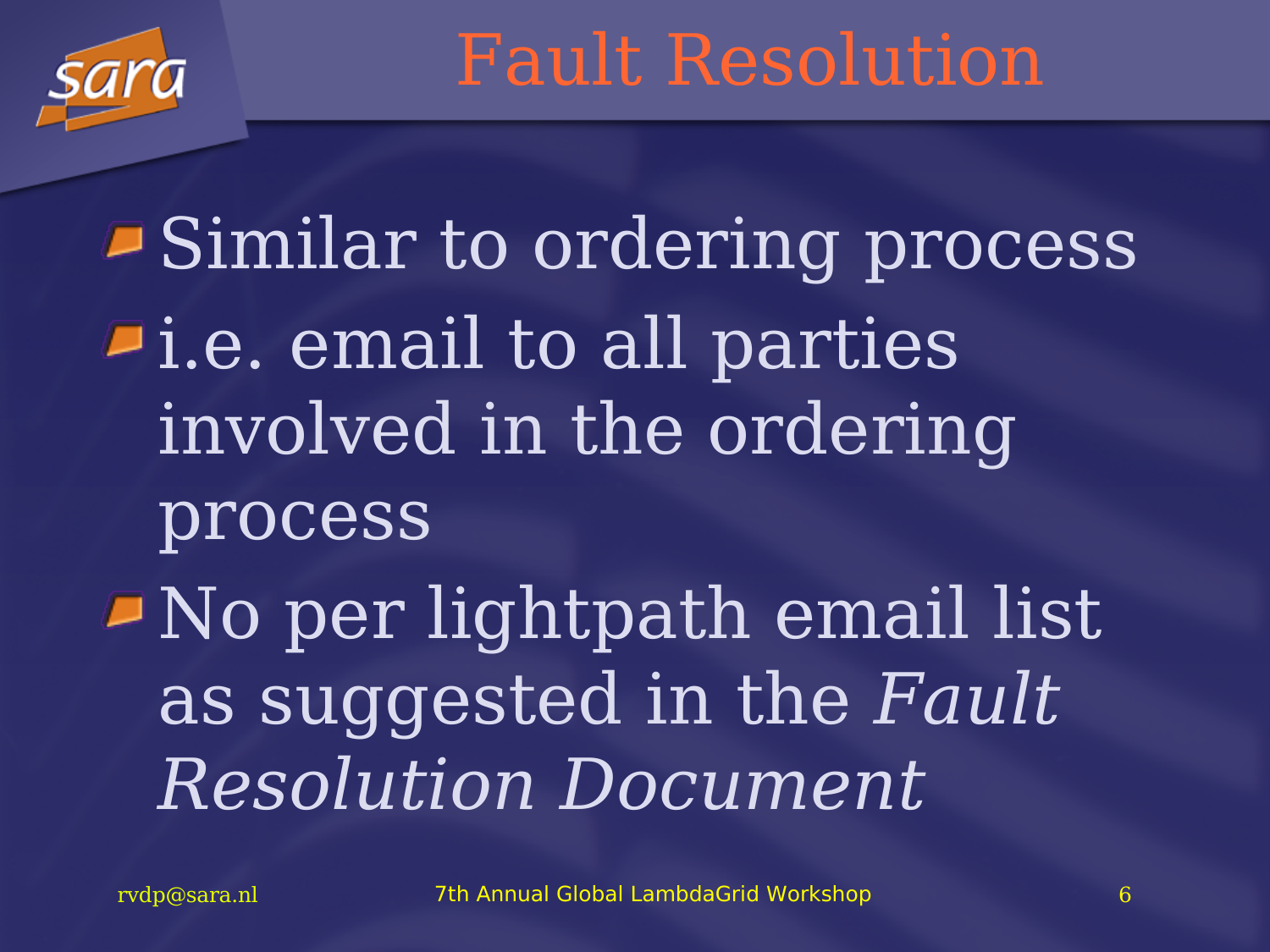

No clear provider/consumer relationships Little to none sub-tasking everybody on the same email list GOLE operators do not care about IP addresses at end sites **End sites do not care about ports and** timeslots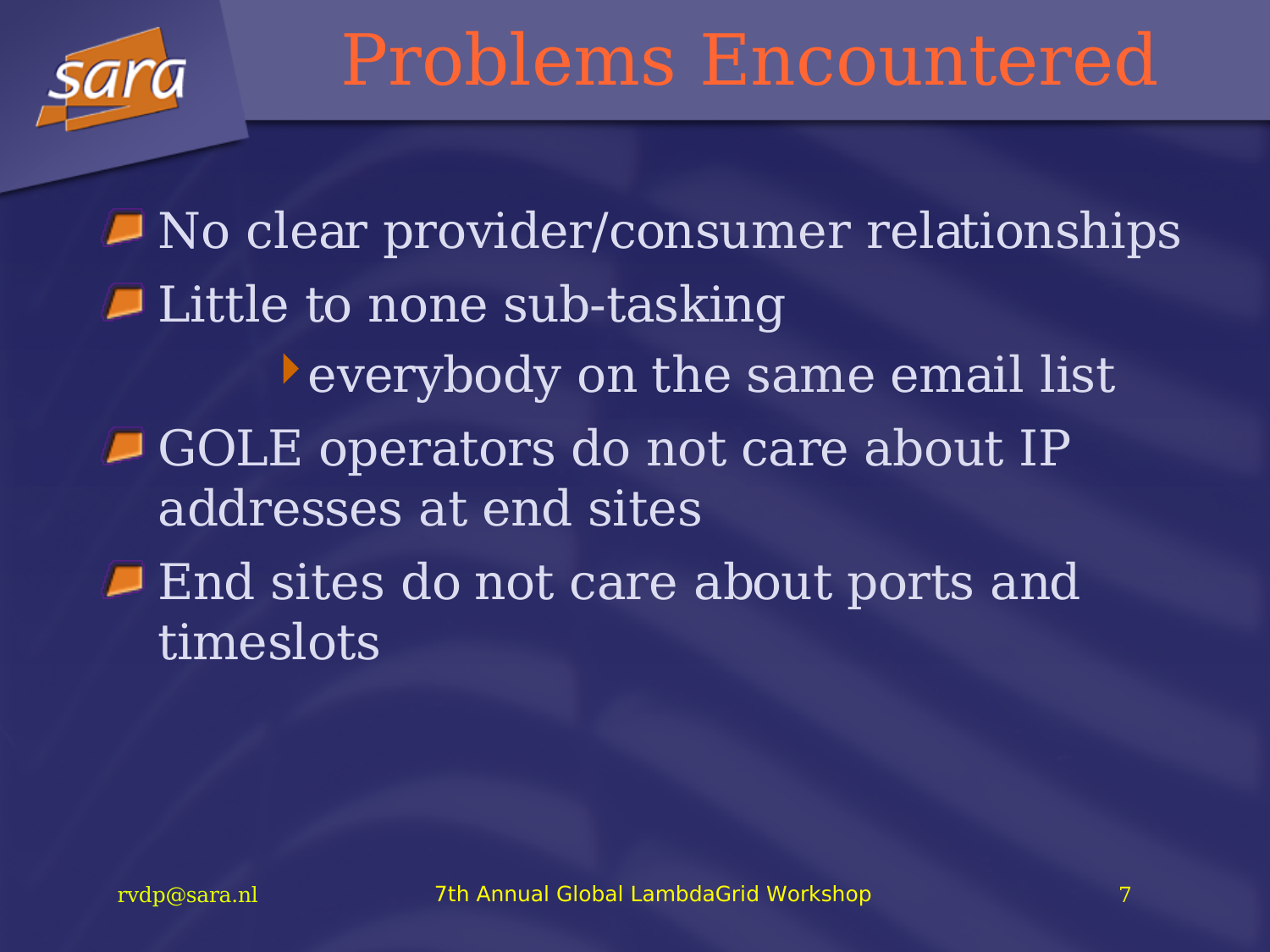

Not clear who to contact in case of outages 24x7 support difficult during setup and debug phase (many alarms on the NEs)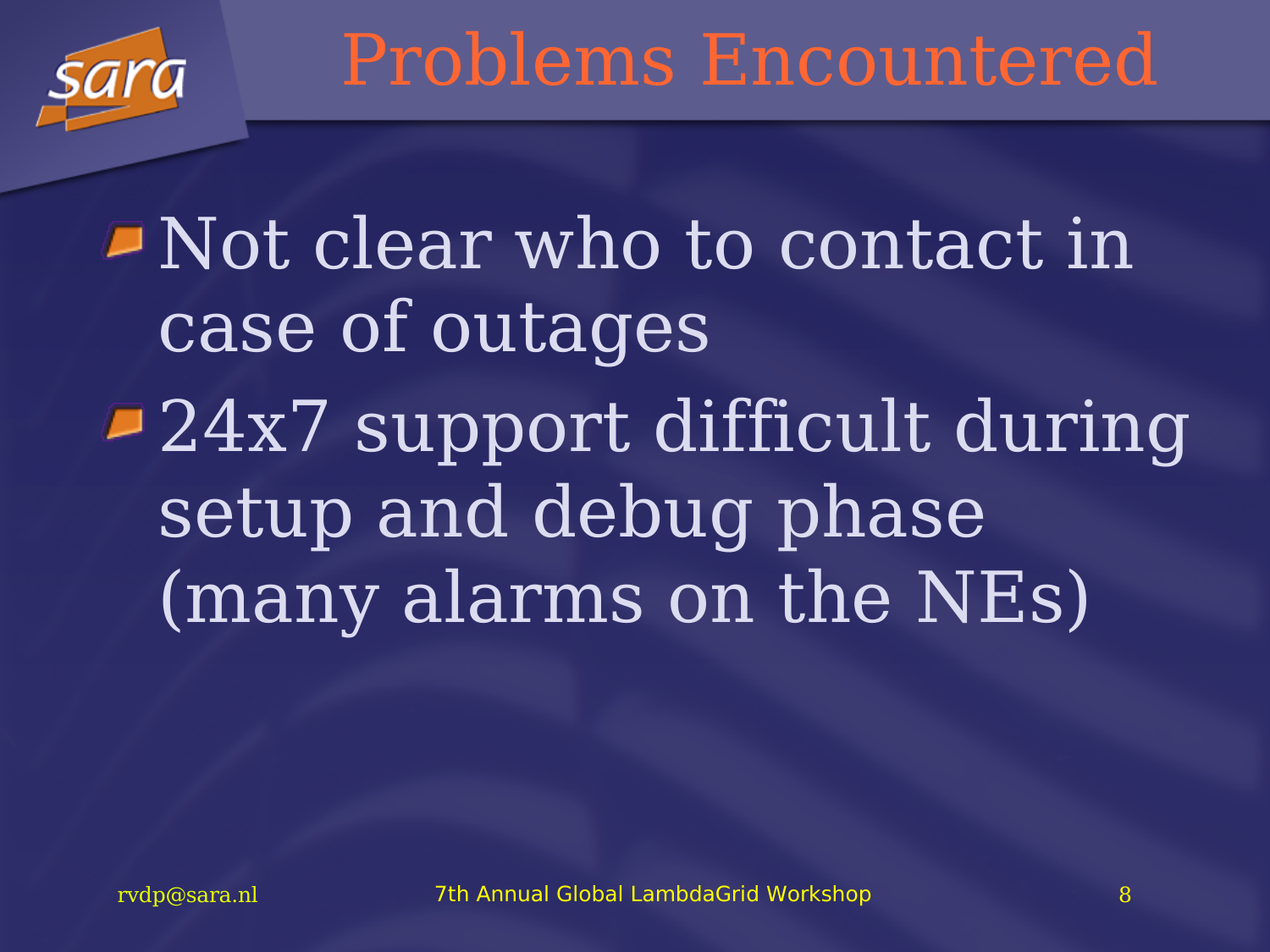## Improvement

Some suggestions for improvement: make fault resolution not dependent on ordering process (use one procedure for all lightpaths) lightpath source and destination organisations are the only ones who interact with end-users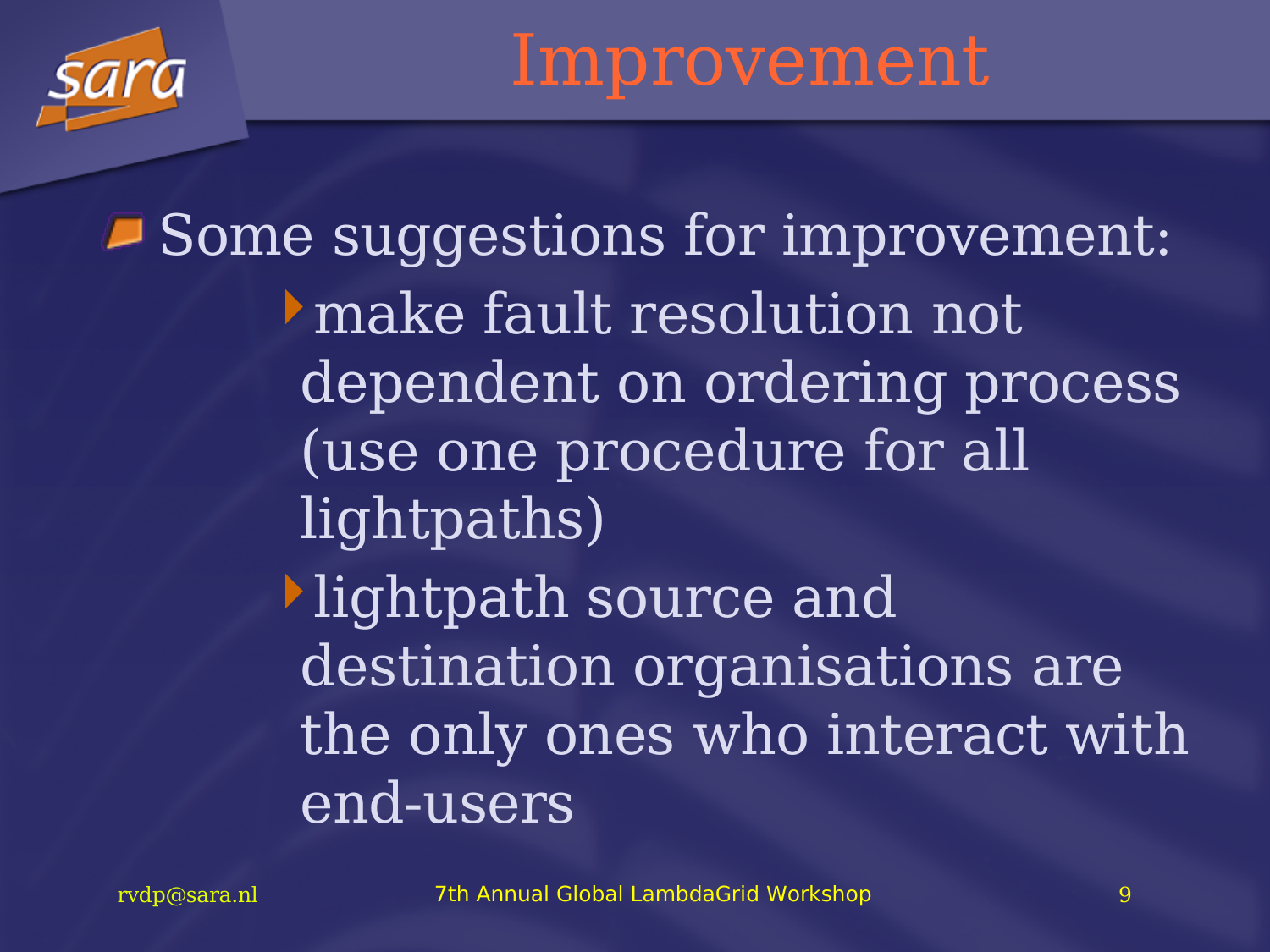

Improvement

Setup effective information flow between GOLEs (broadcasting not the best way) Setup good monitoring system topology (domains involved) (alarm) status where did fault occur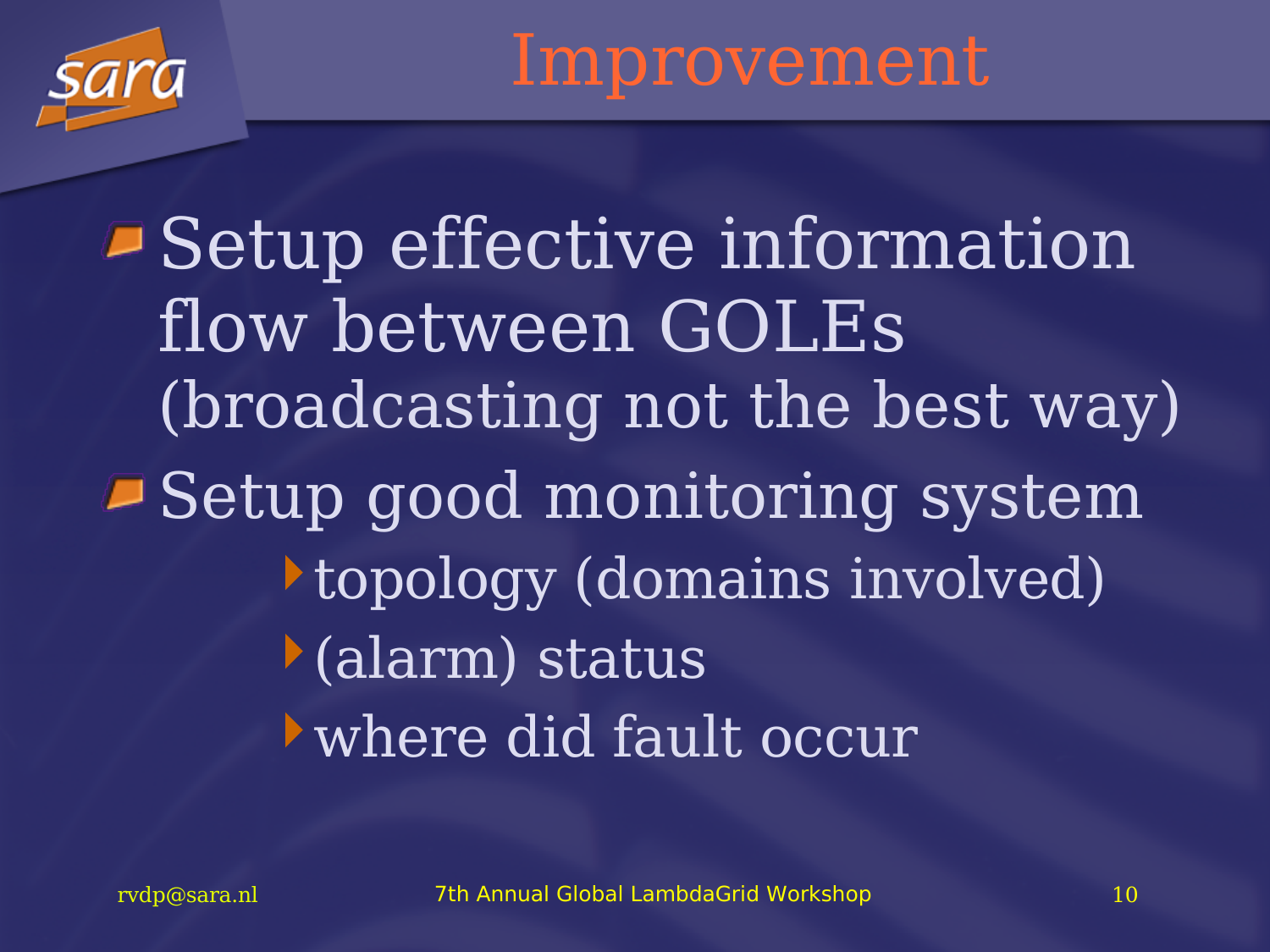

Improvement

rvdp@sara.nl 7th Annual Global LambdaGrid Workshop 11 Separate planning and provisioning better Debugging tools easy way to set loopbacks dump of MAC tables Ethernet traffic statistics **How are we going to deal** with dynamic lightpaths?